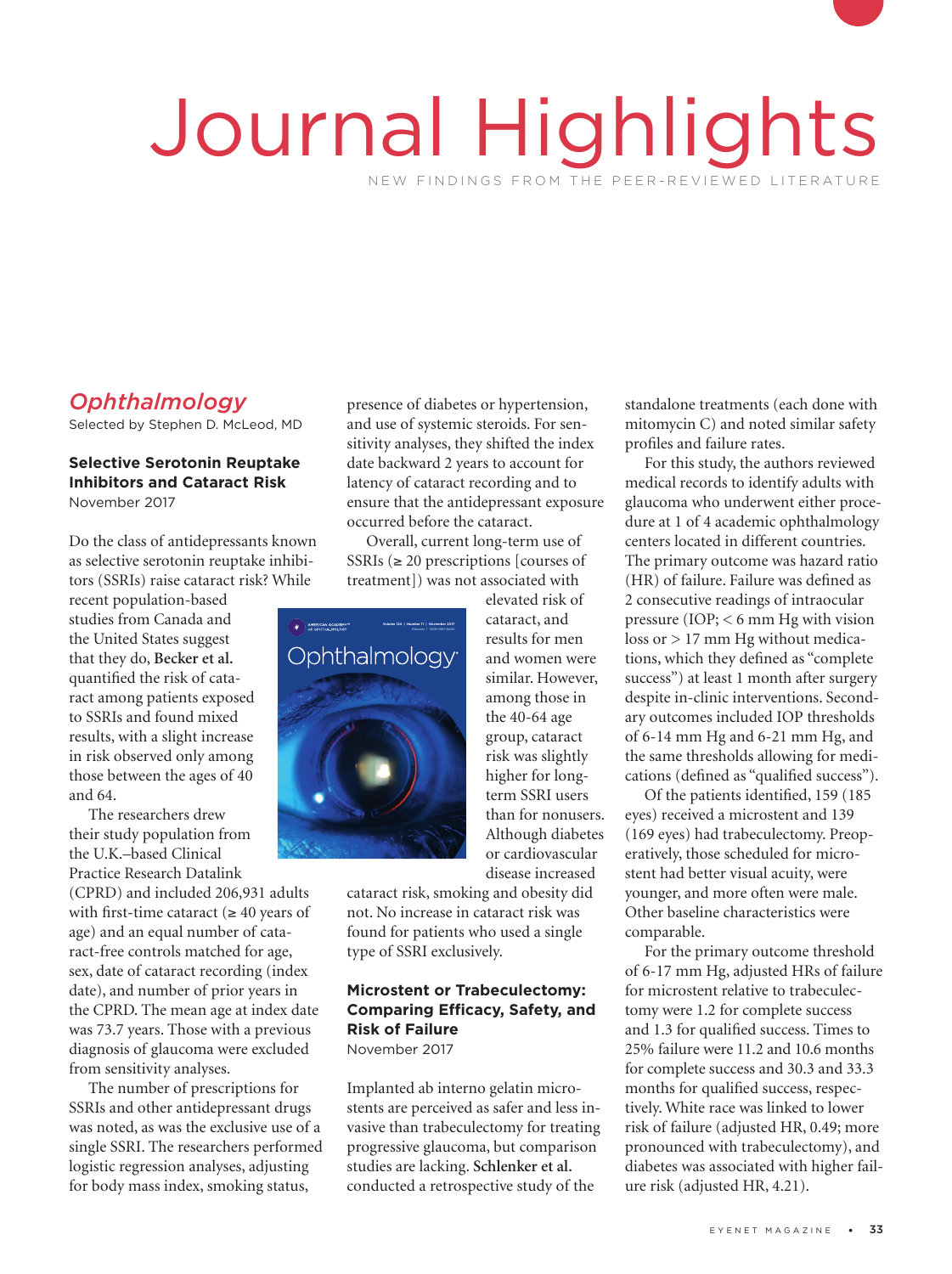

Although these findings indicate similar rates of complete and qualified success, the authors urged clinicians to weigh the pitfalls of each procedure, including the potential for needling and reoperation with microstent and the greater likelihood of interventions and complications after trabeculectomy. *(Also see related commentary by Dale K. Heuer, MD, in the same issue.)*

#### **Gene Therapy for Leber Hereditary Optic Neuropathy** November 2017

**Guy et al.** expanded their research on gene therapy for Leber hereditary optic neuropathy (LHON) and found that their collective results affirm the benefits of low and moderate doses.

In this open-label trial, 9 patients with visual loss and mutated G11778A mitochondrial DNA received a unilateral single-dose intravitreal injection of corrected DNA borne by the adenoassociated vector AAV2(Y444,500,730F)- P1ND4v2, which had also been administered previously to 5 other patients. Six of the 14 patients had bilateral visual loss lasting > 12 months (group 1), 6 had bilateral loss for < 12 months (group 2), and 2 had unilateral loss (group 3).

Eight patients received the low dose  $(5 \times e^9 \text{ vg})$ , and 6 received the medium dose (2.46  $\times$  e<sup>10</sup> vg). Nine patients had follow-up for  $\geq 12$  months.

Testing included visual acuity (VA), visual field, optical coherence tomography, and pattern electroretinography (PERG). Generalized estimating equations were used in longitudinal analyses. The main outcome was change in VA.

Because the study was not randomized or controlled, results were compared with data from the authors' previous natural history cohort, with



*LHON OUTCOMES. Two patients experienced asymptomatic transient mild anterior uveitis. The eye of a patient treated with low-dose gene therapy (1A) shows fine keratic precipitates (1B). Keratic precipitates in a second patient who was treated with medium-dose gene therapy (2A) resolved 1 month later (2B).*

inclusion limited to those who would have qualified for the gene therapy at baseline. The worse eye of natural history patients served as a surrogate for treated eyes in the current study; better eyes served as fellow eyes.

For groups 1 and 2 combined, the average improvement over 12 months was 0.24 logMAR in treated eyes and 0.09 logMAR in fellow eyes. The difference in improvement between study and fellow eyes was greater in group 2 than in the natural history cohort at month 12 (0.53 vs. 0.21 logMAR; p = .053) and month 18 (0.96 vs. 0.17  $logMAR; p < .001$ ).

The average thickness of the temporal retinal nerve fiber layer (RNFL) was 54 µm before injection and 55 µm at month 12. The respective values for fellow eyes were 56 µm and 50 µm. Estimating-equation analysis showed that PERG amplitudes worsened more in treated eyes. No between-eye differences were detected by other visual function measures. Two patients exhibited uveitis, which was asymptomatic and resolved (Figs. 1A-2B).

In conclusion, low and medium doses of allotopic gene therapy appear safe for treating LHON and do not damage the temporal RNFL. These findings warrant testing of higher doses.

*—Summaries by Lynda Seminara*

## *Ophthalmology Retina*

Selected by Andrew P. Schachat, MD

## **Decreased Fundus Autofluorescence and Visual Acuity in Stargardt Disease**

November/December 2017

**Kong et al.** set out to investigate the association between visual acuity (VA) and areas of decreased fundus autofluorescence (AF) in patients with recent-onset Stargardt disease. They found a small rate of VA loss per year, dependent on the level of VA at first visit and the location of lesion growth and not significantly associated with the rate of increase in areas of decreased AF.

For this study, the researchers evaluated 64 patients (124 eyes) drawn from the ProgStar (Progression of atrophy secondary to Stargardt disease) study. All were  $\geq 6$  years of age (median, 22.5) years) and had experienced symptom onset ≤ 2 years before the first study visit.

VA was measured as best-corrected or presenting VA; more than half the eyes had a VA worse than 20/70 at baseline, and 14.5% were > 20/200. In addition, 94% already had areas of decreased AF (DAF) in their images.

The overall VA change rate was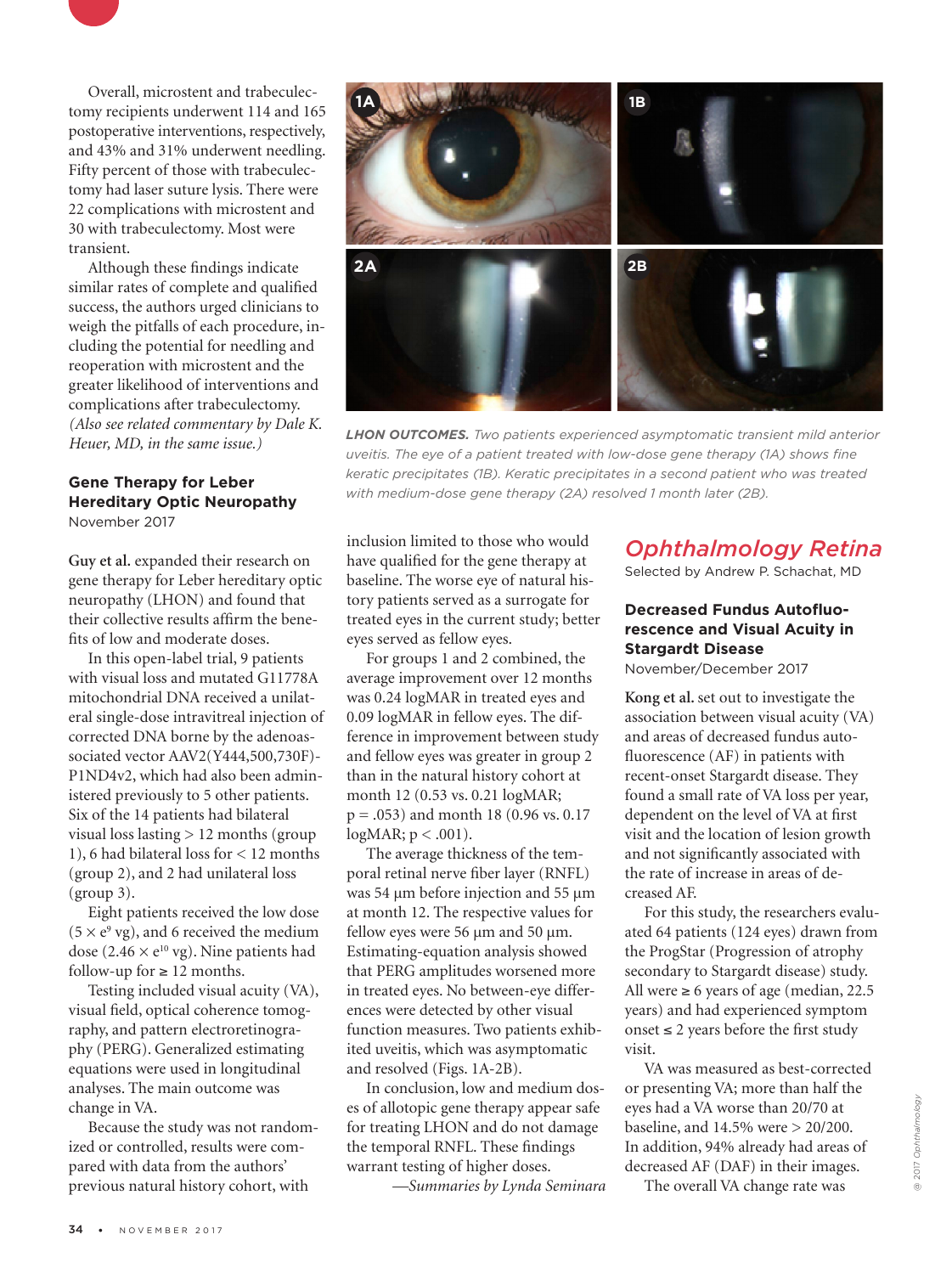0.054 per year; faster rates of loss were observed in patients who were 20/30 to 20/70 at baseline as well as in those who were younger when symptoms first occurred. While the rate of VA loss was not significantly associated with the rate of increase in areas of definitely decreased AF (DDAF), questionably decreased AF (QDAF), or DAF, it was significantly associated with DAF in the fovea at baseline.

*—Summary by Jean Shaw*

## *American Journal of Ophthalmology*

Selected by Richard K. Parrish II, MD

## **iPad App Detects VF Loss**

November 2017

Many cases of glaucoma are undetected, particularly in developing nations. Costeffective practical methods are needed for detecting glaucoma, diabetic retinopathy, and other vision-threatening conditions. **Johnson et al.** tested the accuracy and efficiency of a free iPad app for suprathreshold perimetric screening. The tool proved fast and accurate for detecting both moderate

#### **MORE AT THE MEETING AAO 2017 New Orleans**

*Ophthalmology* **and** *Ophthalmology Retina*  **Meet and Greet.** Authors

and peer reviewers are invited to meet members of the journals' editorial review boards. When: Sunday, Nov. 12, 1:00-3:00 p.m. Where: Academy Resource Center, Hall G, Booth 3140. Access: Free.

*Ophthalmology Retina*  **Launch Celebration.** If you are an early subscriber to—or have been published in—*Ophthalmology Retina,* you are invited to meet editor-in-chief Andrew P. Schachat, MD, and the editorial board. Refreshments will be served. When: Monday, Nov. 13, 10:00-11:00 a.m. Where: Museum of Vision, Hall G, Booth 3047. Access: By invitation.

and severe visual field (VF) loss.

This prospective cross-sectional validation study was conducted at Tilganga Institute of Ophthalmology in Nepal. Screening tests were performed using a calibrated iPad 2 containing the Visual Fields Easy (VFE) app. Of 411 eyes evaluated (206 subjects), 183 had glaucoma, 18 had diabetic retinopathy, and 210 were normal. Results were compared with those obtained by a Humphrey Field Analyzer for 373 of these eyes (glaucoma, 160; diabetic retinopathy, 15; normal, 198).

The VFE iPad app was able to detect most VF deficits of moderate loss (mean deviation [MD] of –6 to –12 dB) and advanced loss (MD worse than –12 dB). It was not as sensitive for detecting early loss (MD better than –6 dB), due mostly to the high rate of false-positive responses. The average time to perform the VFE test on each eye was 3 minutes, 18 seconds (standard deviation, 16.88 seconds).

The authors concluded that the VFE iPad app is a portable, quick, and effective method to identify moderate and advanced VF loss. Improvements are underway to enhance performance, reduce test time, monitor head and eye movement, and eliminate the need to touch the screen.

## **Medicare Reimbursement to Ophthalmologists**

November 2017

In a recent public report on Medicare Part B spending for 2012 and 2013, ophthalmologists (who account for 2% of the physician workforce) were identified as having a disproportionate share of disbursements (7.7% in 2013). **Han et al.** reviewed data for the same period and determined that, unlike trends noted in other specialties, a substantial number of ophthalmology reimbursements were related to medication use, primarily injections of anti–vascular endothelial growth factor (VEGF) drugs.

For this retrospective cross-sectional study, the authors reviewed Medicare Physician and Other Supplier data (both aggregate and private use) to determine ophthalmic beneficiary demographics, Medicare Part B payments, and medical

services provided. Codes were used to categorize each service as a procedure, drug, or office visit. The data set was limited to ophthalmologists in office or ambulatory surgical settings; optometrists were excluded.

Ophthalmology patients represented 3.7% and 3.6% of Medicare beneficiaries in 2012 and 2013, respectively. The mean age was 75 years; 61% were female. Aggregate ophthalmology payments totaled \$5.6 billion in 2012 and \$5.8 billion in 2013, for an increase of 3.6%. Although the quantity of reimbursed ophthalmic services rose 2% from 2012 to 2013, the mean dollar amount per service decreased by 5.4%.

According to gross reimbursements, 5 services accounted for 85% of payments to ophthalmologists in 2013, an increase of 11% from 2012. Cataract surgery topped the list, followed closely by injection of anti-VEGF drugs.

Drug-related reimbursement accounted for 32.8% of Medicare payments (\$1.9 billion) to ophthalmologists in 2013; ranibizumab and aflibercept represented 95% of these payments. The only specialty that received higher reimbursement for drugs was hematology-oncology. Overall, the mean reimbursement per ophthalmologist was higher for procedures than for drugs or office visits.

The authors concluded that, although Medicare disbursements for drugs are high for ophthalmology as a specialty, this is not surprising given the growing demand for anti-VEGF agents as the population ages. In addition, they said, findings should be interpreted with caution because data sources did not include either Medicare members with private insurance or patients on Medicaid. *—Summaries by Lynda Seminara*

## *JAMA Ophthalmology*

Selected by Neil M. Bressler, MD, and Deputy Editors

## **Retinal Emboli: Prevalence and Systemic Associations** October 2017

Population-based data on retinal emboli in Asia are limited. In the Singapore Epidemiology of Eye Disease Study,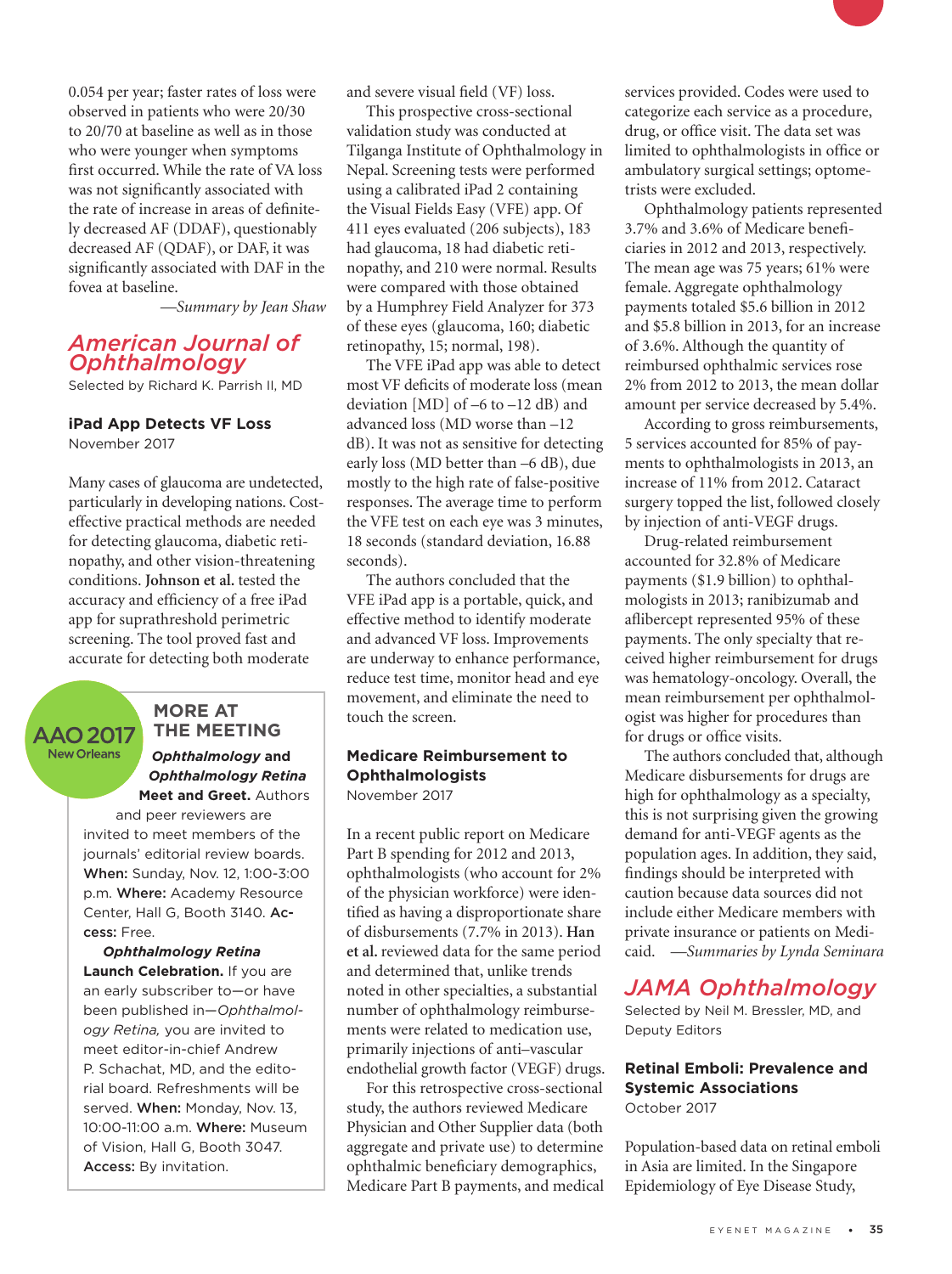

**Cheung et al.** examined prevalence and risk factors among a large group of Chinese, Malay, and Indian patients. They found that retinal emboli were most common among the Indian individuals and were associated with chronic kidney disease as well as classic cardiovascular factors.

This cross-sectional study included 9,978 patients (40-80 years of age) with gradable retinal photographs. Of these, 88 exhibited retinal emboli, which were identified using a standardized protocol. Age-standardized prevalence of retinal emboli was calculated from the 2010 Singapore adult population. Interviews, lab tests, and comprehensive systemic and ophthalmic exams were performed to determine risk factors associated with retinal emboli.

The overall person-specific, agestandardized prevalence of retinal emboli was 0.75%. Prevalence rates in the Indian, Chinese, and Malay cohorts were 0.98%, 0.73%, and 0.44%, respectively. According to multivariable-adjusted analysis, common risk factors for retinal emboli were older age, Indian ethnicity, hypertension, chronic kidney disease, and history of stroke.

Elevated creatinine levels and low glomerular filtration rates were consistently linked to retinal emboli, independent of age, smoking status, concomitant hypertension, and other risk factors. Stratified analyses showed a similar correlation between retinal emboli and reduced renal function, even for participants without hypertension or diabetes. The odds of developing chronic kidney disease were twice as great among individuals with retinal emboli.

Of note, some of these relationships had not been identified in previous population-based studies.

The authors concluded that the presence of retinal emboli may signal vascular embolic damage to the brain as well as the kidneys. If their findings are confirmed by longitudinal studies, it would be prudent to ensure that patients with retinal emboli receive both a renal evaluation and a cardiovascular assessment. *(Also see related commentary by Robert N. Frank, MD, in the same issue.)*

#### **No Relationship Between Eyelid Laxity and Obstructive Sleep Apnea** October 2017

Although studies have indicated a correlation between floppy eyelid syndrome and obstructive sleep apnea (OSA), the diagnostic criteria for eyelid laxity often are vague and subjective. Fox et al. employed quantitative markers to assess eyelid laxity and found no correlation between OSA and floppy eyelid syndrome.

For this cross-sectional observation study, the researchers evaluated 201 patients (402 eyes; mean age, 53 years), all of whom underwent overnight polysomnography at a sleep center in the United States. Eyelid laxity and ocular surface disease were evaluated through detailed bedside ophthalmologic examination, and severity scores for these markers were assigned to each eye. Bedside exams entailed measuring eyelid laxity (including horizontal eyelid distraction, upper eyelid traction, and presence of eyelash ptosis), determining ocular surface disease (including palpebral conjunctival reaction), and performing other objective assessments.

The presence and severity of OSA were established from polysomnographic findings. The initial correlation between OSA and ocular surface and eyelid markers was calculated from bivariate linear regression analysis. Associations between ocular symptoms were obtained through bivariate ordered logistic regression. Adjustments were made for known associations between OSA and sex, age, body mass index, and concomitant medical conditions.

After adjustments, no association was observed between OSA severity and eyelid laxity score or ocular surface score. Subset analyses showed a correlation between male gender and higher ocular surface score. Older age and the presence of diabetes were linked to greater eyelid laxity. Only 1 patient exhibited classic signs of floppy eyelid syndrome.

The authors concluded that, according to their method for measuring eyelid laxity, no significant relationship exists

between OSA presence or severity and markers of laxity or ocular surface disease. Findings of their subset analysis suggest that earlier studies may have been hampered by confounding variables or the techniques used to determine eyelid laxity.

#### **Incidence of Strabismus in a Danish Pediatric Population** October 2017

Population-based research on the incidence of strabismus is limited. **Torp-Pedersen et al.** examined data for young Danish children (≤ 7 years of age) and attained results comparable to those of smaller European and U.S. studies, but the ratio of esotropia to exotropia was higher in their study.

The authors reviewed records for 96,842 children enrolled in the Danish National Birth Cohort. Primary outcomes were age-specific incidence of strabismus, cumulative incidence of strabismus, and median age at detection (overall and by subtype).

All told, the researchers identified 1,309 cases of strabismus. The overall cumulative incidence of strabismus was 2.56% at age 7, and it was similar for boys and girls. The most common subtypes identified were congenital esotropia (16.5%,  $n = 216$ ), fully accommodative esotropia (13.5%,  $n = 177$ ), partially accommodative esotropia (19.3%, n = 252), and exotropia (13.8%,  $n = 181$ ). The ratio of esotropia to exotropia was 5.4:1, which is higher than that observed in smaller studies. Other differences from previous findings were a lower incidence of central nerve system–associated strabismus and a greater incidence of congenital esotropia.

Age-specific incidence curves for congenital esotropia, fully accommodative esotropia, partially accommodative esotropia, and all exotropia suggested that the various subtypes have different age-specific incidence patterns (p < .001 for all pairwise comparisons of curves). The median age at detection of these 4 common subtypes was 0, 32.0, 26.1, and 16.6 months, respectively. Gender differences, which were nominal, were observed for only 3 subtypes (accommodative esotro